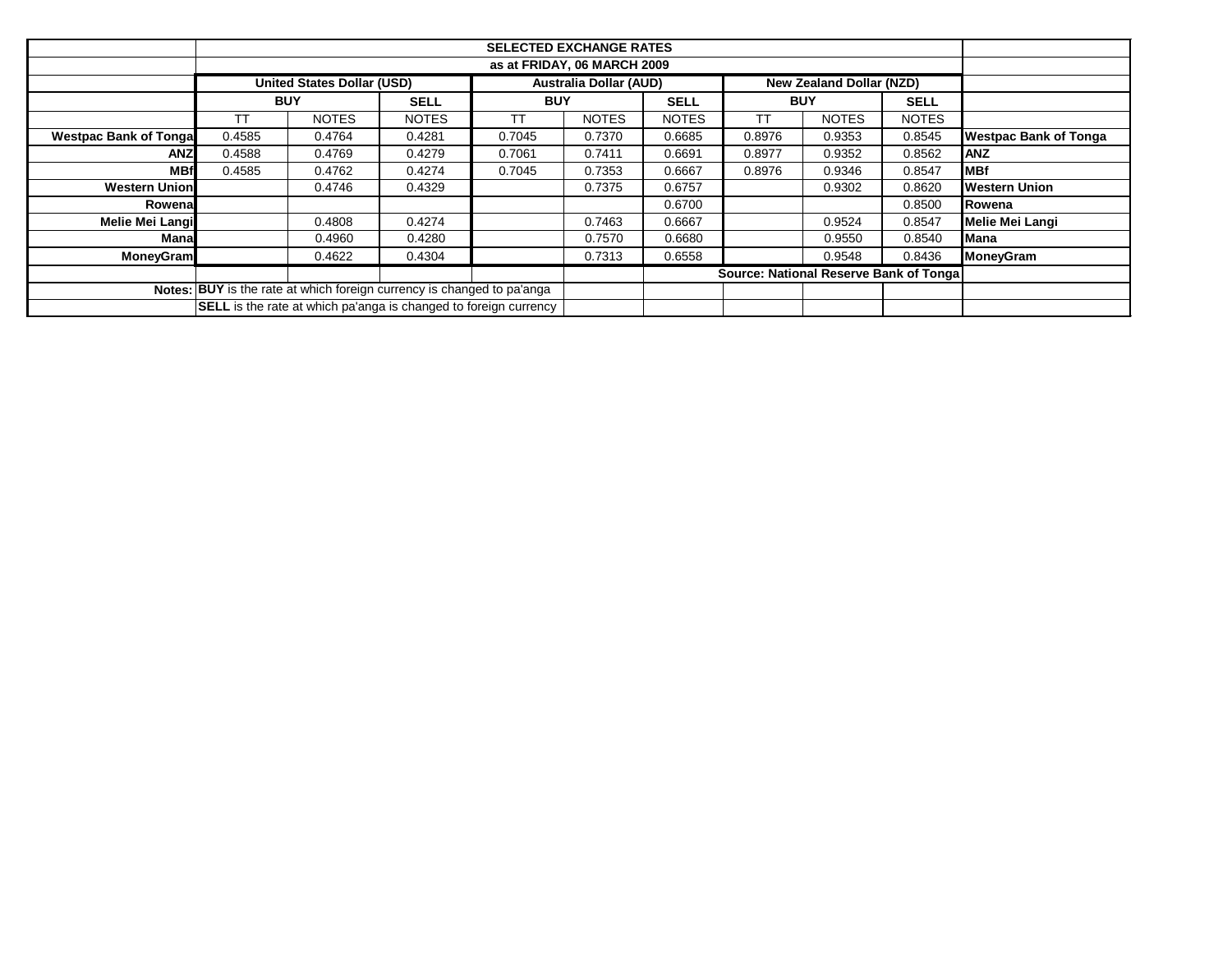|                               | <b>SELECTED EXCHANGE RATES</b>         |                                   |                                                                         |            |                               |              |                          |              |              |                              |  |
|-------------------------------|----------------------------------------|-----------------------------------|-------------------------------------------------------------------------|------------|-------------------------------|--------------|--------------------------|--------------|--------------|------------------------------|--|
|                               | as at FRIDAY, 13 MARCH 2009            |                                   |                                                                         |            |                               |              |                          |              |              |                              |  |
|                               |                                        | <b>United States Dollar (USD)</b> |                                                                         |            | <b>Australia Dollar (AUD)</b> |              | New Zealand Dollar (NZD) |              |              |                              |  |
|                               | <b>BUY</b>                             |                                   | <b>SELL</b>                                                             | <b>BUY</b> |                               | <b>SELL</b>  | <b>BUY</b>               |              | <b>SELL</b>  |                              |  |
|                               | ТT                                     | <b>NOTES</b>                      | <b>NOTES</b>                                                            | ТT         | <b>NOTES</b>                  | <b>NOTES</b> | ТT                       | <b>NOTES</b> | <b>NOTES</b> |                              |  |
| <b>Westpac Bank of Tongal</b> | 0.4620                                 | 0.4800                            | 0.4313                                                                  | 0.6935     | 0.7254                        | 0.6580       | 0.8670                   | 0.9034       | 0.8254       | <b>Westpac Bank of Tonga</b> |  |
| <b>ANZ</b>                    | 0.4621                                 | 0.4802                            | 0.4312                                                                  | 0.6939     | 0.7289                        | 0.6569       | 0.8674                   | 0.9049       | 0.8259       | <b>ANZ</b>                   |  |
| <b>MBf</b>                    | 0.4620                                 | 0.4808                            | 0.4310                                                                  | 0.6935     | 0.7246                        | 0.6579       | 0.8670                   | 0.9009       | 0.8264       | <b>MBf</b>                   |  |
| <b>Western Union</b>          |                                        | 0.4778                            | 0.4348                                                                  |            | 0.7251                        | 0.6622       |                          | 0.9000       | 0.8333       | <b>Western Union</b>         |  |
| Rowenal                       |                                        |                                   |                                                                         |            |                               | 0.6700       |                          |              | 0.8300       | Rowena                       |  |
| Melie Mei Langi               |                                        | 0.4878                            | 0.4310                                                                  |            | 0.7407                        | 0.6579       |                          | 0.9174       | 0.8264       | <b>Melie Mei Langi</b>       |  |
| Manal                         |                                        | 0.5000                            | 0.4310                                                                  |            | 0.7450                        | 0.6580       |                          | 0.9230       | 0.8250       | <b>Mana</b>                  |  |
| <b>MoneyGram</b>              |                                        | 0.4648                            | 0.4327                                                                  |            | 0.7350                        | 0.6591       |                          | 0.9466       | 0.8364       | <b>MoneyGram</b>             |  |
|                               | Source: National Reserve Bank of Tonga |                                   |                                                                         |            |                               |              |                          |              |              |                              |  |
|                               |                                        |                                   | Notes: BUY is the rate at which foreign currency is changed to pa'anga  |            |                               |              |                          |              |              |                              |  |
|                               |                                        |                                   | <b>SELL</b> is the rate at which pa'anga is changed to foreign currency |            |                               |              |                          |              |              |                              |  |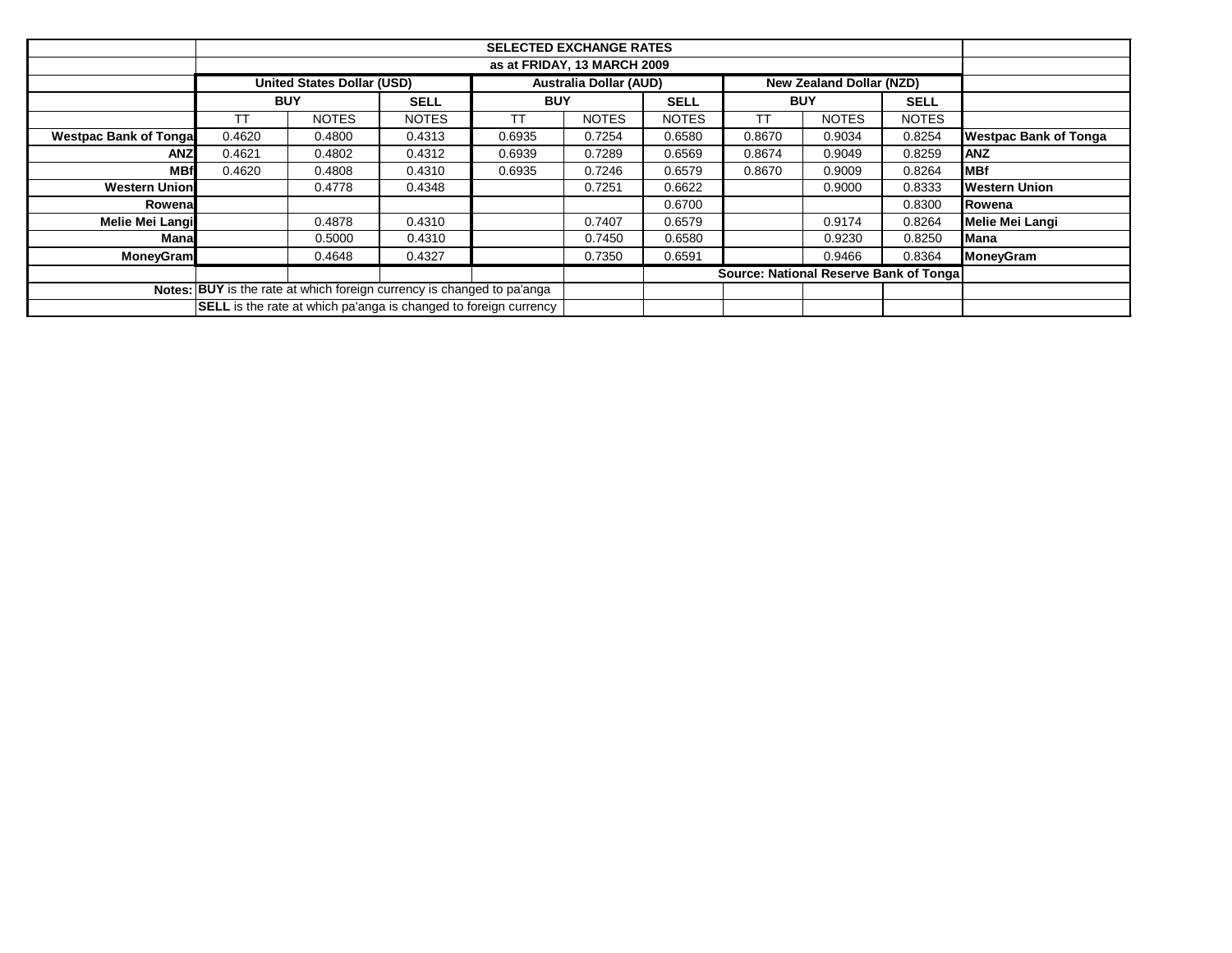|                               |                                         | United States Dollar (USD)                                                    |                  |            | <b>Australia Dollar (AUD)</b> |              | <b>New Zealand Dollar (NZD)</b> |              |              |                              |
|-------------------------------|-----------------------------------------|-------------------------------------------------------------------------------|------------------|------------|-------------------------------|--------------|---------------------------------|--------------|--------------|------------------------------|
|                               | <b>BUY</b>                              |                                                                               | <b>SELL</b>      | <b>BUY</b> |                               | <b>SELL</b>  | <b>BUY</b>                      |              | <b>SELL</b>  |                              |
|                               |                                         | <b>NOTES</b>                                                                  | <b>NOTES</b>     | <b>TT</b>  | <b>NOTES</b>                  | <b>NOTES</b> | ТT                              | <b>NOTES</b> | <b>NOTES</b> |                              |
| <b>Westpac Bank of Tongal</b> | 0.4796                                  | 0.4983                                                                        | 0.4478           | 0.6860     | 0.7175                        | 0.6508       | 0.8451                          | 0.8806       | 0.8046       | <b>Westpac Bank of Tonga</b> |
| <b>ANZ</b>                    | 0.4792                                  | 0.4973                                                                        | 0.4483           | 0.6859     | 0.7209                        | 0.6489       | 0.8451                          | 0.8826       | 0.8036       | <b>ANZ</b>                   |
| <b>MBf</b>                    | 0.4796                                  | 0.5000                                                                        | 0.4484           | 0.6860     | 0.7194                        | 0.6494       | 0.8451                          | 0.8772       | 0.8065       | <b>MBf</b>                   |
| <b>Western Union</b>          |                                         | 0.4948                                                                        | 0.4525           |            | 0.7173                        | 0.6536       |                                 | 0.8779       | 0.8130       | <b>Western Union</b>         |
| Rowena                        |                                         |                                                                               | 0.6700<br>0.8300 |            |                               |              |                                 | Rowena       |              |                              |
| <b>Melie Mei Langi</b>        |                                         | 0.5051                                                                        | 0.4484           |            | 0.7299                        | 0.6536       |                                 | 0.9009       | 0.8065       | Melie Mei Langi              |
| Manal                         |                                         | 0.5180                                                                        | 0.4480           |            | 0.7370                        | 0.6510       |                                 | 0.9000       | 0.8050       | Mana                         |
| <b>MoneyGram</b>              |                                         | 0.4704                                                                        | 0.4380           |            | 0.7134                        | 0.6397       |                                 | 0.9005       | 0.7957       | <b>MoneyGram</b>             |
|                               | Source: National Reserve Bank of Tongal |                                                                               |                  |            |                               |              |                                 |              |              |                              |
|                               |                                         | <b>Notes: BUY</b> is the rate at which foreign currency is changed to pa'anga |                  |            |                               |              |                                 |              |              |                              |
|                               |                                         | <b>SELL</b> is the rate at which pa'anga is changed to foreign currency       |                  |            |                               |              |                                 |              |              |                              |